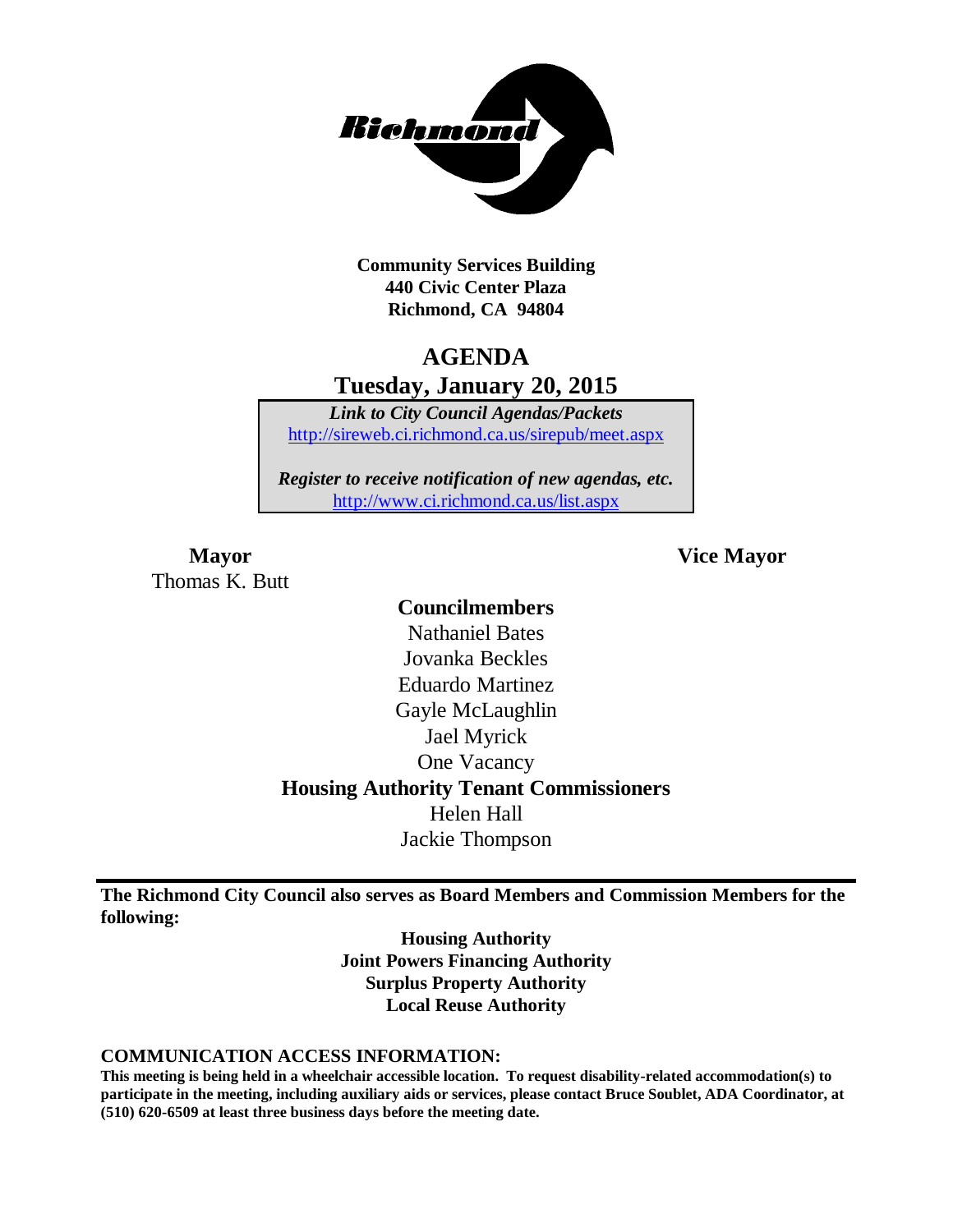# **MEETING PROCEDURES**

The City of Richmond encourages community participation at its City Council meetings and has established procedures that are intended to accommodate public input in a timely and time-sensitive way. As a courtesy to all members of the public who wish to participate in City Council meetings, please observe the following procedures:

**PUBLIC COMMENT ON AGENDA ITEMS:** Anyone who desires to address the City Council on items appearing on the agenda must complete and file a pink speaker's card with the City Clerk **prior** to the City Council's consideration of the item. Once the City Clerk has announced the item and discussion has commenced, no person shall be permitted to speak on the item other than those persons who have submitted their names to the City Clerk. Your name will be called when the item is announced for discussion. **Each speaker will be allowed TWO (2) MINUTES to address the City Council on NON-PUBLIC HEARING items listed on the agenda.**

**OPEN FORUM FOR PUBLIC COMMENT:** Individuals who would like to address the City Council on matters not listed on the agenda or on **Presentations, Proclamations and Commendations, Report from the City Attorney, or Reports of Officers** may do so under Open Forum. All speakers must complete and file a pink speaker's card with the City Clerk **prior** to the commencement of Open Forum. **The amount of time allotted to individual speakers shall be determined based on the number of persons requesting to speak during this item. The time allocation for each speaker will be as follows: 15 or fewer speakers, a maximum of 2 minutes; 16 to 24 speakers, a maximum of 1 and one-half minutes; and 25 or more speakers, a maximum of 1 minute.**

#### **SPEAKERS ARE REQUESTED TO OCCUPY THE RESERVED SEATS IN THE FRONT ROW BEHIND THE SPEAKER'S PODIUM AS THEIR NAME IS ANNOUNCED BY THE CITY CLERK.**

**CONSENT CALENDAR:** Consent Calendar items are considered routine and will be enacted, approved or adopted by one motion unless a request for removal for discussion or explanation is received from the audience or the City Council. A member of the audience requesting to remove an item from the Consent Calendar must first complete a speaker's card and discuss the item with a City staff person who has knowledge of the subject material, prior to filing the card with the City Clerk and **prior to the City Council's consideration of Agenda Review.** An item removed from the Consent Calendar may be placed anywhere on the agenda following the City Council's agenda review.

**CONDUCT AT MEETINGS: Richmond City Council meetings are limited public forums during which the City strives to provide an open, safe atmosphere and promote robust public debate. Members of the public, however, must comply with state law, as well as the City's laws and procedures and may not actually disrupt the orderly conduct of these meetings. The public, for example, may not shout or use amplifying devices, must submit comment cards and speak during their allotted time, may not create a physical disturbance, may not speak on matters unrelated to issues within the jurisdiction of the City Council or the agenda item at hand, and may not cause immediate threats to public safety.**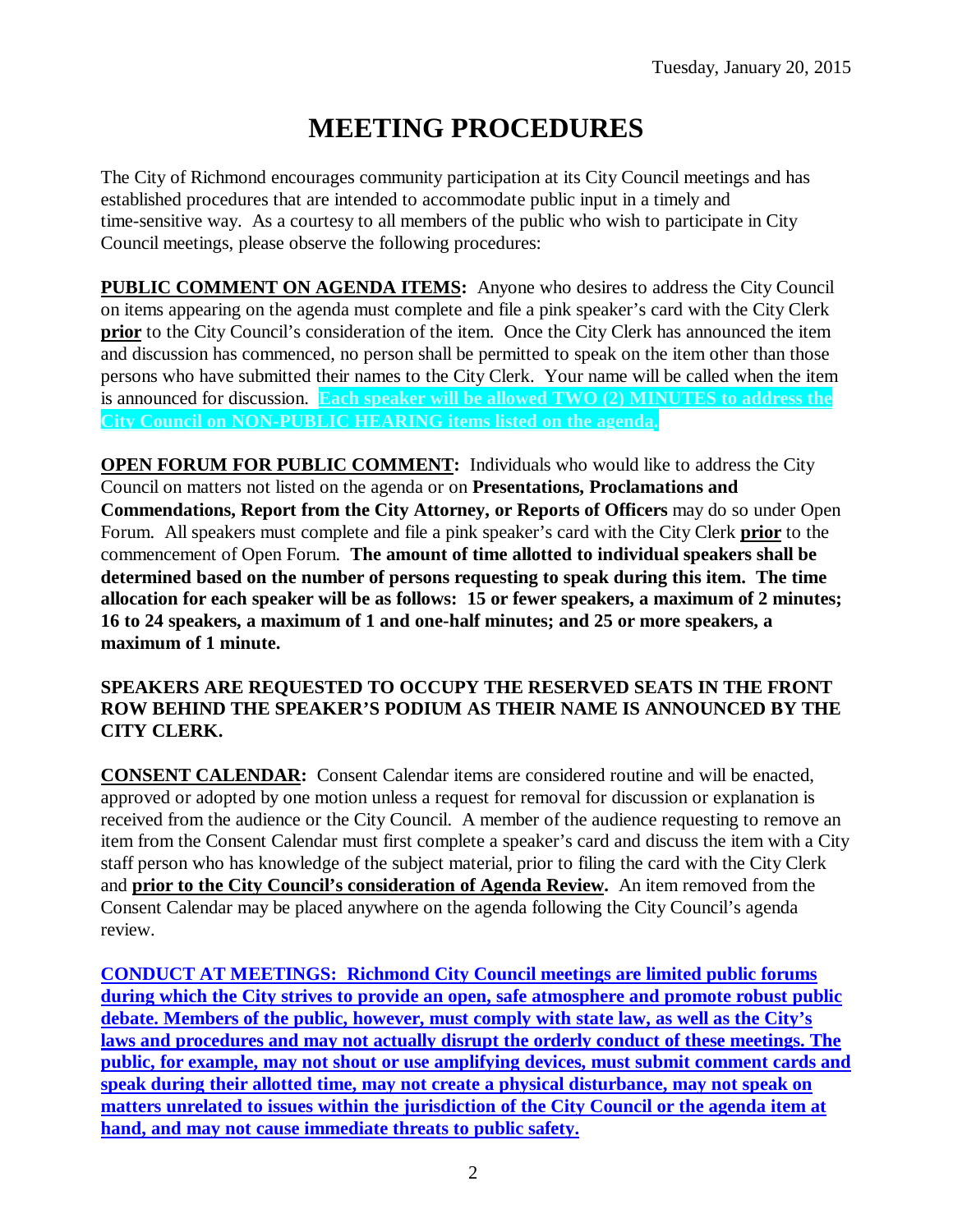**CITY HARASSMENT POLICY: The City invites public comment and critique about its operations, including comment about the performance of its public officials and employees, at the public meetings of the City Council and boards and commissions. However, discriminatory or harassing comments about or in the presence of City employees, even comments by third parties, may create a hostile work environment, if severe or pervasive. The City prohibits harassment against an applicant, employee, or contractor on the basis of race, religious creed, color, national origin, ancestry, physical disability, medical condition, mental disability, marital status, sex (including pregnancy, childbirth, and related medical conditions), sexual orientation, gender identity, age or veteran status, or any other characteristic protected by federal, state or local law. In order to acknowledge the public's right to comment on City operations at public meetings, which could include comments that violate the City's harassment policy if such comments do not cause an actual disruption under the Council Rules and Procedures, while taking reasonable steps to protect City employees from discrimination and harassment, City Boards and Commissions shall adhere to the following procedures. If any person makes a harassing remark at a public meeting that violates the above City policy prohibiting harassment, the presiding officer of the meeting may, at the conclusion of the speaker's remarks and allotted time: (a) remind the public that the City's Policy Regarding Harassment of its Employees is contained in the written posted agenda; and (b) state that comments in violation of City policy are not condoned by the City and will play no role in City decisions. If any person makes a harassing remark at a public meeting that violates the above City policy, any City employee in the room who is offended by remarks violating the City's policy is excused from attendance at the meeting. No City employee is compelled to remain in attendance where it appears likely that speakers will make further harassing comments. If an employee leaves a City meeting for this reason, the presiding officer may send a designee to notify any offended employee who has left the meeting when those comments are likely concluded so that the employee may return to the meeting. The presiding officer may remind an employee or any council or board or commission member that he or she may leave the meeting if a remark violating the City's harassment policy is made. These procedures supplement the Council Rules and Procedures relating to disruption of orderly conduct at Council meetings.**

Any law enforcement officer on duty or whose service is commanded by the presiding officer shall be Sergeant-at-Arms of the Council meetings. He/she, or they, shall carry out all orders and instructions given by the presiding officer for the purpose of maintaining order and decorum at the Council meetings (City Council Rules of Procedure and Order Section III F, RMC Section 2.12.030).

**\*\*\*\*\*\*\*\*\*\*\*\*\*\*\*\*\*\*\*\*\*\*\*\*\*\*\*\*\*\*\*\*\*\*\*\*\*\*\*\*\*\*\*\*\*\*\*\*\*\*\*\*\*\*\*\*\*\***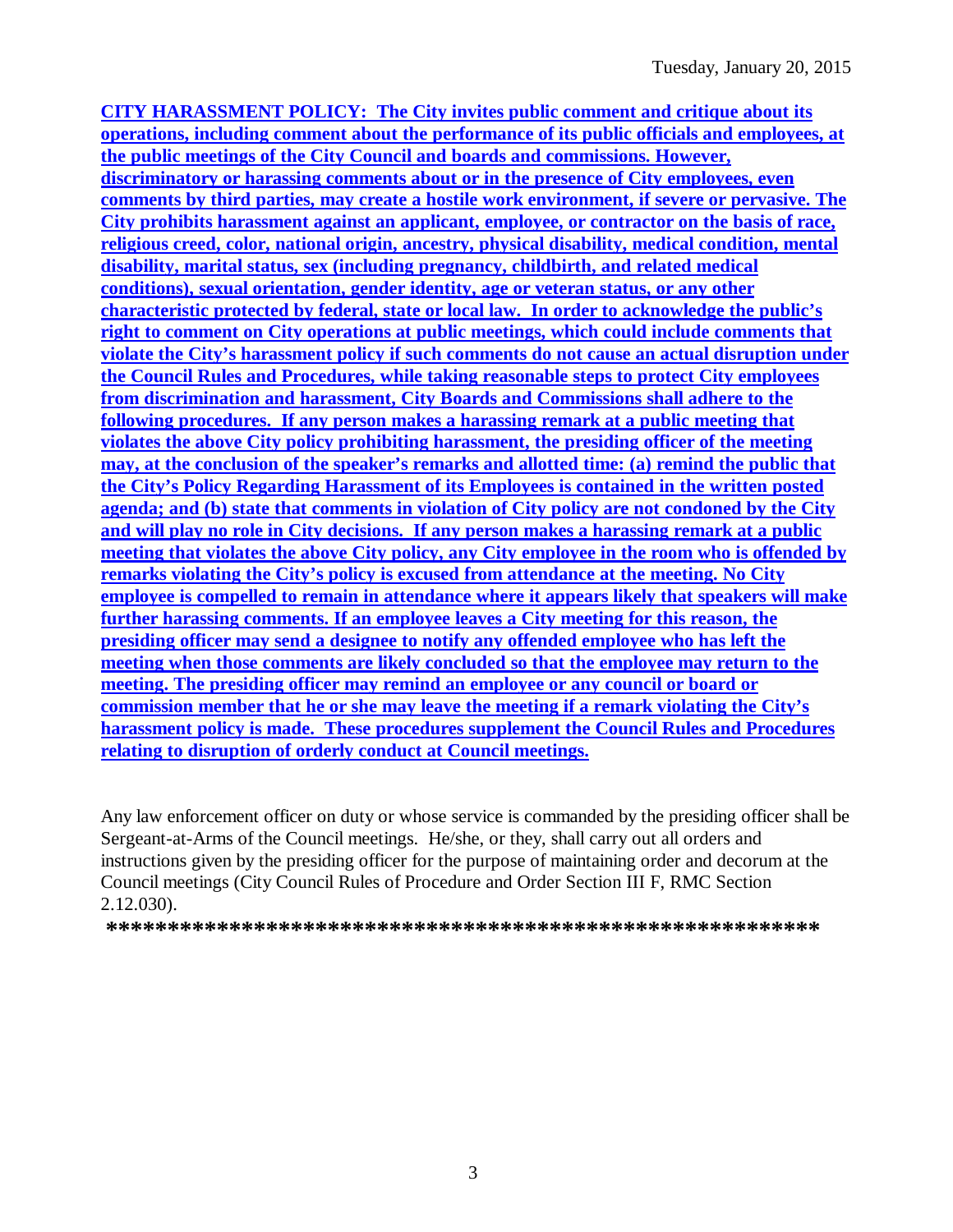# **OPEN SESSION TO HEAR PUBLIC COMMENT ON CLOSED SESSION ITEMS**

5:30 p.m.

- **A. ROLL CALL**
- **B. PUBLIC COMMENT**

#### **C. ADJOURN TO CLOSED SESSION**

# **CLOSED SESSION**

Shimada Room of the Community Services Building

#### **A. CITY COUNCIL**

**A-1.** PUBLIC EMPLOYEE APPOINTMENT (Government Code Section 54957.6):

City Clerk

**A-2.** CONFERENCE WITH REAL PROPERTY NEGOTIATOR (Government Code Section 54956.8):

> Property: : APN: 560-420-009, Garrard Blvd, Richmond, CA 94801 Negotiator: Bill Lindsay Negotiating party: Cove Investments, LLC Under negotiation: price and terms of payment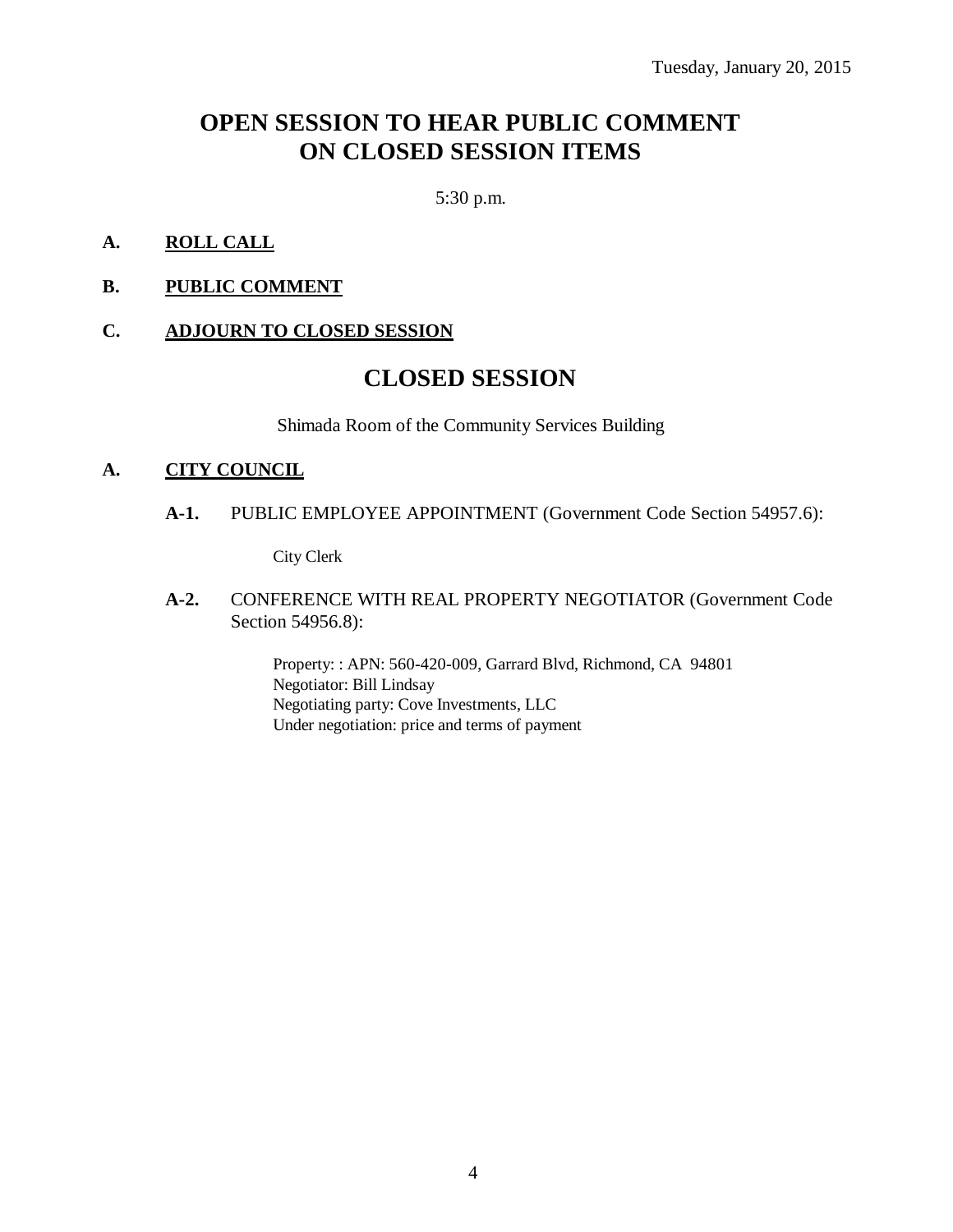# **SPECIAL MEETING OF THE RICHMOND HOUSING AUTHORITY**

6:25 p.m.

- **A. PLEDGE TO THE FLAG**
- **B. ROLL CALL**
- **C. STATEMENT OF CONFLICT OF INTEREST**
- **D. OPEN FORUM FOR PUBLIC COMMENT**
- **E. AGENDA REVIEW**

#### **F. HOUSING AUTHORITY CONSENT CALENDAR**

- **F-1.** RECEIVE reports of Commissioners, City Council liaison, staff written reports on the status of Housing Authority business matters, and resident concerns, and reports from housing tenants - Housing Authority (Tim Jones 621-1310).
- **F-2.** ADOPT a resolution authorizing four service contracts to provide mold and asbestos remediation services for the various RHA low-income public housing developments: Plant Hazardous Services; Cal Inc.; Paul Davis; and A&J Quality Services, in amounts not to exceed \$40,000 per firm per year over a three year period. (This item was reviewed and recommended for approval by the Housing Advisory Commission at its January 12, 2015, meeting.) - Richmond Housing Authority (Tim Jones 621-1310).
- **F-3.** ADOPT a resolution approving contracts with Sterling Inspection Services and CMH Inspection Services to provide Housing Quality Standards (HQS) inspection services in an amount not to exceed \$50,000 per firm per year over a three-year period with two optional one-year extensions. (This item was reviewed and recommended for approval by the Housing Advisory Commission at its January 12, 2015, meeting.) - Richmond Housing Authority (Tim Jones 621- 1310).
- **F-4.** ADOPT a resolution approving a three-year contract with Rubicon Landscape Services for as-needed landscape services at public housing properties in an amount not to exceed \$150,000 per year for a total maximum contract amount of \$450,000 for the three-year period. (This item was reviewed and recommended for approval by the Housing Advisory Commission at its January 12, 2015, meeting.) (Tim Jones 621-1310).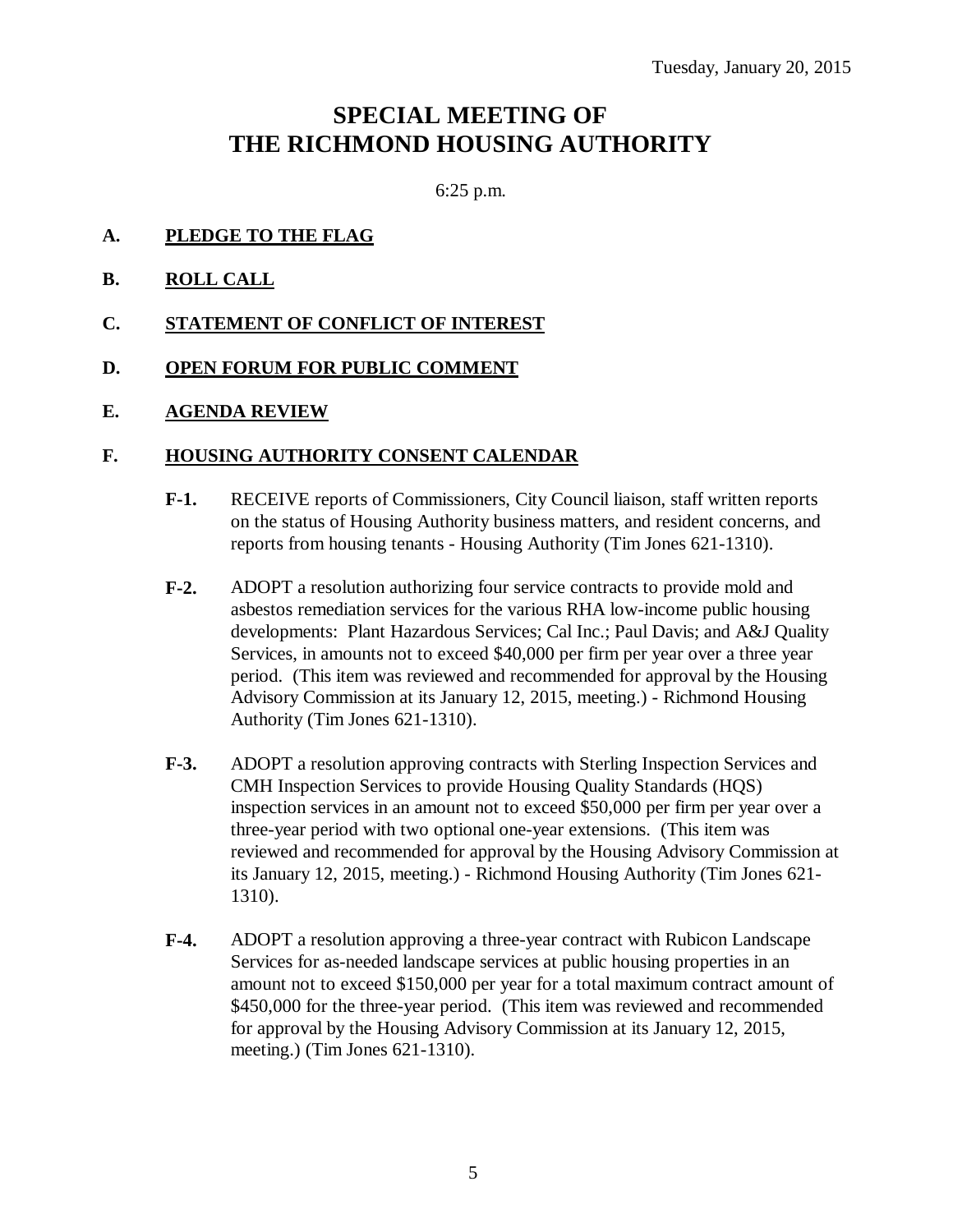**F-5.** APPROVE the minutes of the November 18 and December 16, 2014, Richmond Housing Authority Meetings - City Clerk's Office (Diane Holmes 620-6513).

# **G. ADJOURNMENT**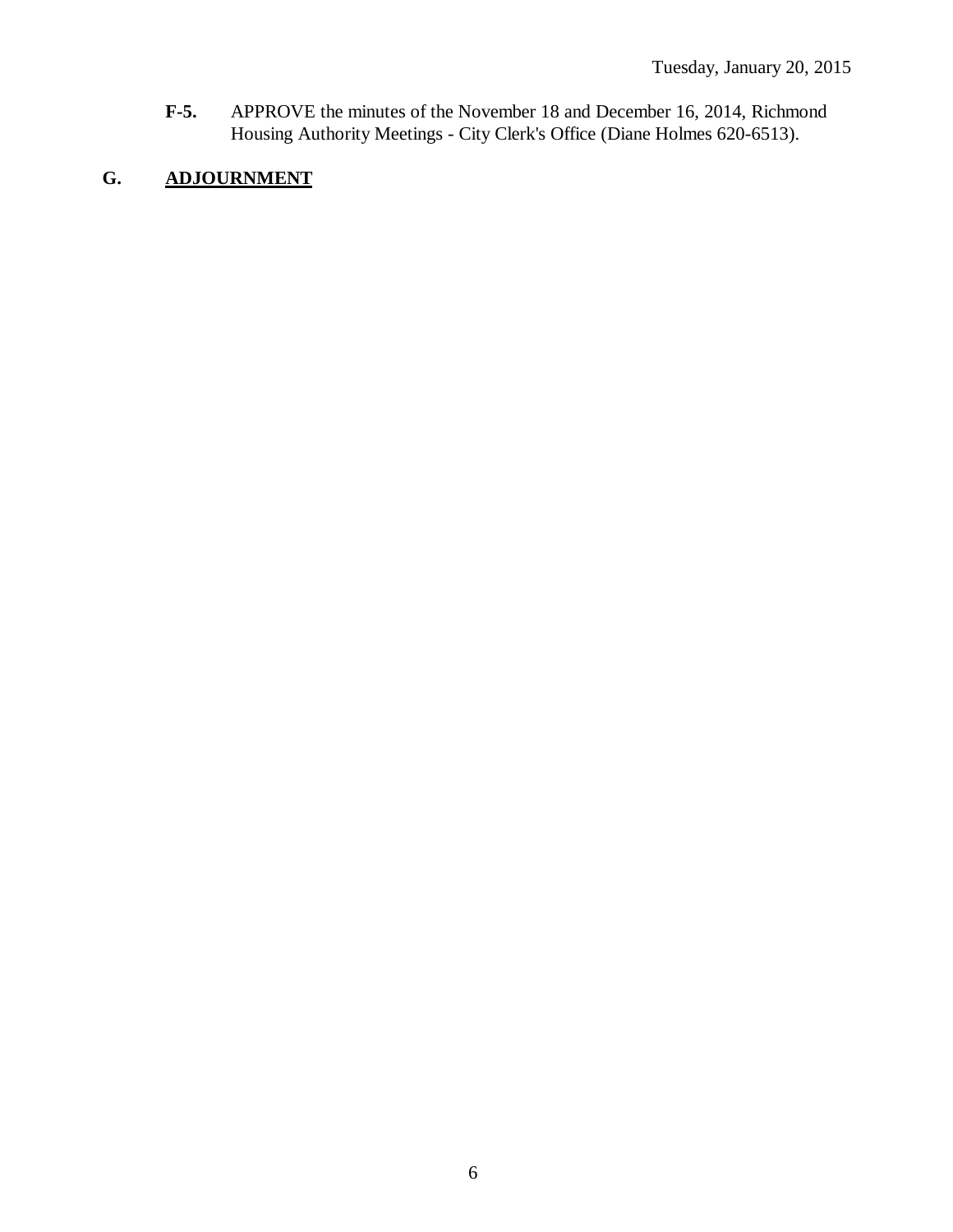# **MEETING OF THE RICHMOND CITY COUNCIL**

6:30 p.m.

#### **A. ROLL CALL**

#### **B. STATEMENT OF CONFLICT OF INTEREST**

#### **C. AGENDA REVIEW**

#### **D. ELECTION OF THE VICE MAYOR**

**D-1.** ELECT a vice mayor for 2015 - Mayor Butt (620-6503).

#### **E. REPORT FROM THE CITY ATTORNEY OF FINAL DECISIONS MADE DURING CLOSED SESSION**

#### **F. OPEN FORUM FOR PUBLIC COMMENT**

#### **G. CITY COUNCIL CONSENT CALENDAR**

- **G-1.** APPROVE a three-year contract with T2 Systems Inc. to provide citation processing services in the Police Department Code Enforcement Unit, with costs for services paid from citation fines, with an option to renew the contract for two years based on the same terms if approved by both parties - Police Department (Chief Chris Magnus 620-1802).
- **G-2.** ADOPT a Resolution of Intention and INTRODUCE an ordinance amending the contract with the California Public Employee's Retirement System for employees sharing additional costs of 2 percent for all "classic" local safety members - Human Resources Management Department (Lisa Stephenson 620-6600).
- **G-3.** APPROVE international travel for the administrative chief and management analyst to participate in the urban policies seminars coordinated by the Mosaïques Laboratory at the Paris West University Nanterre La Défense (Université Paris Ouest Nanterre La Défense), with all travel expenses paid for by the Mosaïques Laboratory - City Manager's Office (Bill Lindsay 620-6512).
- **G-4.** APPROVE a grant-funded contract with the San Pablo Police Department for Alcoholic Beverage Commission (ABC) enforcement and educational efforts, in an amount not to exceed \$24,000 for a term from July 1, 2014, to June 30, 2015 - Police Department (Chief Chris Magnus 620-1802).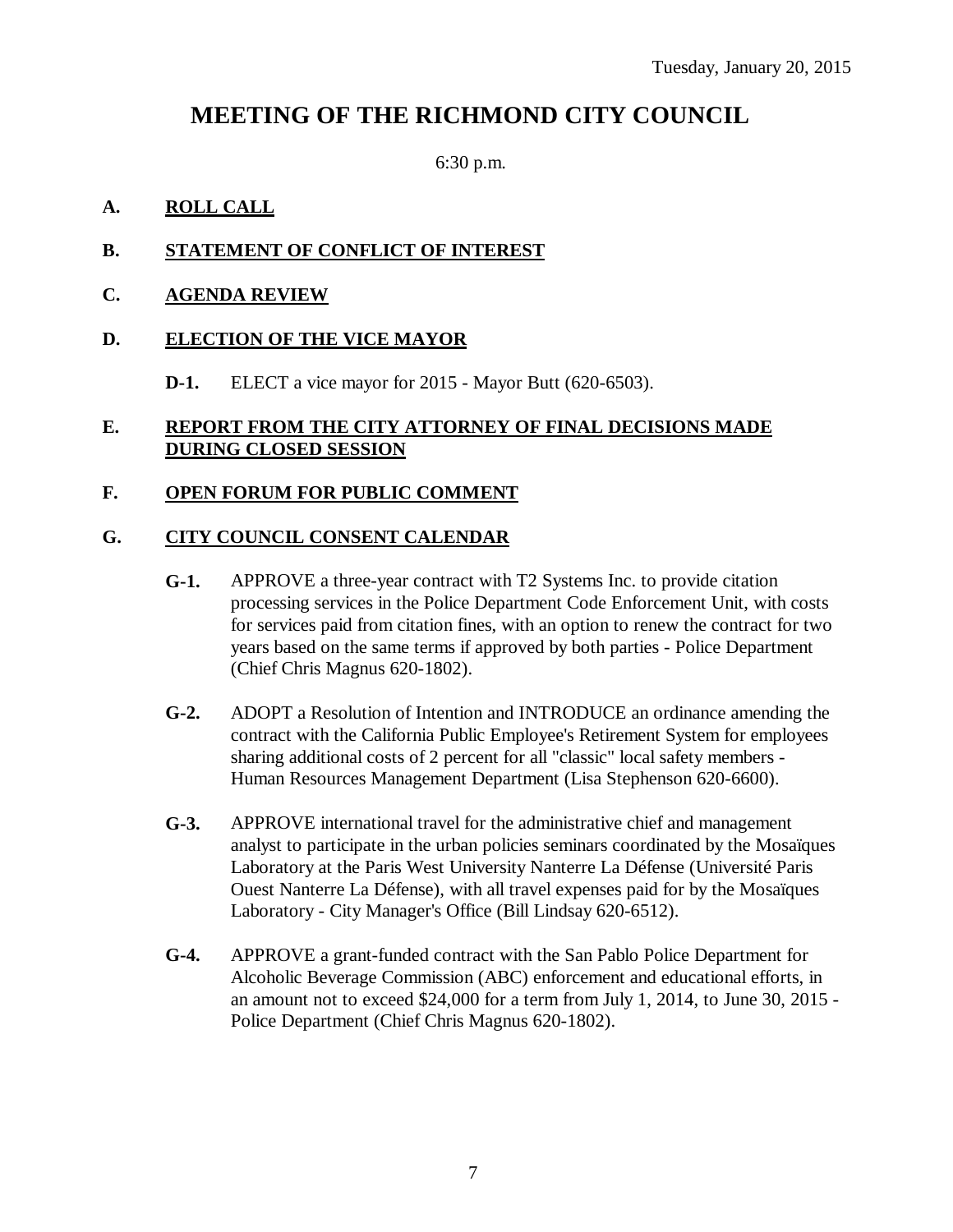- **G-5.** APPROVE the expenditures plan associated with the 2014 CalGRIP Grant Award, a three-year grant, to include the right to negotiate and enter into contracts with the RYSE Center (\$115,000 per year), Richmond Police Activities League (RPAL) (\$105,000 per year), Richmond Employment and Training (\$25,000 per year), National Council on Crime and Delinquency (NCCD) (\$65,000 per year), and to execute all budgetary amendments approved by the Board of State Community Corrections (BSCC) - Office of Neighborhood Safety (Devone Boggan 620-5422).
- **G-6.** APPROVE three-year contracts with: (1) Spears Glass, (2) Carter's Glass, and (3) Wadsworth Glass Inc. to supply window products and services for City buildings on an as-needed basis in an amount not to exceed \$25,000.00 per vendor per fiscal year, with the option to renew for an additional two years - Public Works Department (Yader A. Bermudez 231-3008).
- **G-7.** ADOPT a resolution approving an application to the Metropolitan Transportation Commission (MTC) for the Transportation Development Act Article 3 Pedestrian and Bicycle Funding for fiscal year 2015-2016 and, if funds are awarded, ACCEPT and APPROPRIATE the funds - Engineering Department (Chad Smalley 421-2067).
- **G-8.** ADOPT a resolution authorizing submittal of an application to the Bay Area Air Quality Management District (BAAQMD) for a grant to fund four new electronic bicycle lockers for installation at the Family Justice Center project - Police Department (Chief Chris Magnus 621-1802).
- **G-9.** INTRODUCE an ordinance (first reading) of the City of Richmond amending Section 3.50.040 of the Richmond Municipal Code to eliminate term limits for members serving on the Commission on Aging - Councilmember McLaughlin (620-5431) and Mayor Butt (620-6503).
- **G-10.** APPROVE the minutes of the September 16, 23, 2014, October 7, 21, and 28, 2014, November 18, 25, 2014, and December 16, 2014, City Council Meetings - City Clerk's Office (Diane Holmes 620-6513).
- **G-11.** ADOPT an ordinance (second reading) adding Chapter 2.66 of the Richmond Municipal Code establishing the City of Richmond social impact bond law - Finance Department (James Goins/Susan Segovia 307-8022).
- **G-12.** ADOPT an ordinance (second reading) amending Richmond Municipal Code Chapter 6.40, Residential Rental Dwelling Unit Inspection and Maintenance, expanding the Residential Rental Inspection Program (RRIP) to all residential rental properties, and clarifying other sections of the ordinance - Planning and Building Services Department (Richard Mitchell 620-6706).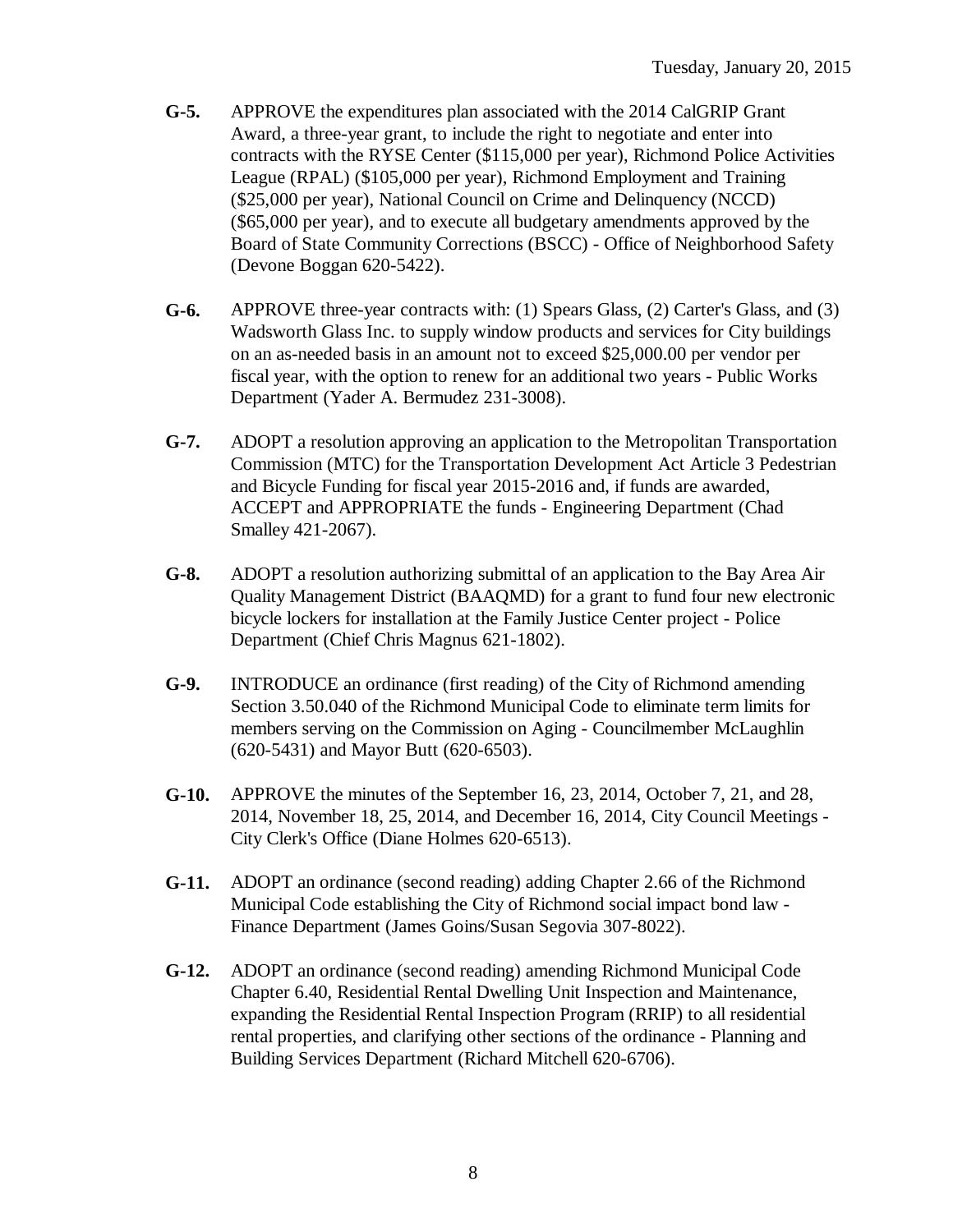- **G-13.** APPROVE the following appointments: Commission on Aging: Sara Cleveland, new appointment, term ending May 19, 2016; Workforce Investment Board: Tony Castillo, new appointment, no term ending; Richmond Youth Council: Akira Moton, new appointment, term ending October 1, 2015; Nancy Ng, new appointment, term ending October 1, 2015 - Mayor Butt (620-6503)
- **G-14.** ADOPT a resolution authorizing the city manager or his designee to execute three Grant of Easement and Agreements that will cure property conditions by providing the following: City will receive one easement to a portion of the existing driveway on the adjacent private property and the City will grant two easements in order to cure the use of driveway and portion of property for a trash enclosure located on these properties commonly known as 11965 San Pablo Avenue, El Cerrito, CA and APN 513-340-046 on San Pablo Avenue - Engineering Services Department (Chadrick Smalley).
- **G-15.** APPROVE 2015 appointments to City Council Standing Committees, Regional Committees, Ad Hoc Committees and Liaison positions - Mayor Butt (620- 6503).
- **G-16.** RECEIVE a report on the Richmond Municipal Sewer District for the months of November and December 2014 - Engineering Services Department (Chad Davisson 620-5486).
- **G-17.** APPROVE a contract amendment with NEMA Construction to expand the scope of work for the renovation of the Richmond Parkway lighting system, in an amount not to exceed by \$55,000.00 for a total contract amount of \$680,000.00 - Public Works Department (Yader A. Bermudez 231-3008).

## **H. ITEMS CONTINUED FROM PREVIOUS MEETINGS - NOT EARLIER THAN 7:00 P.M.**

## **- Continued Ordinances**

**H-2.** INTRODUCE an ordinance (first reading) adopting the zoning text amendments to Section 15.06 of the Sign Ordinance and Chapter 4.04 of the Sign Code - Planning and Building Services Department (Richard Mitchell 620-6706). **This item was continued from the December 16, 2014, meeting.**